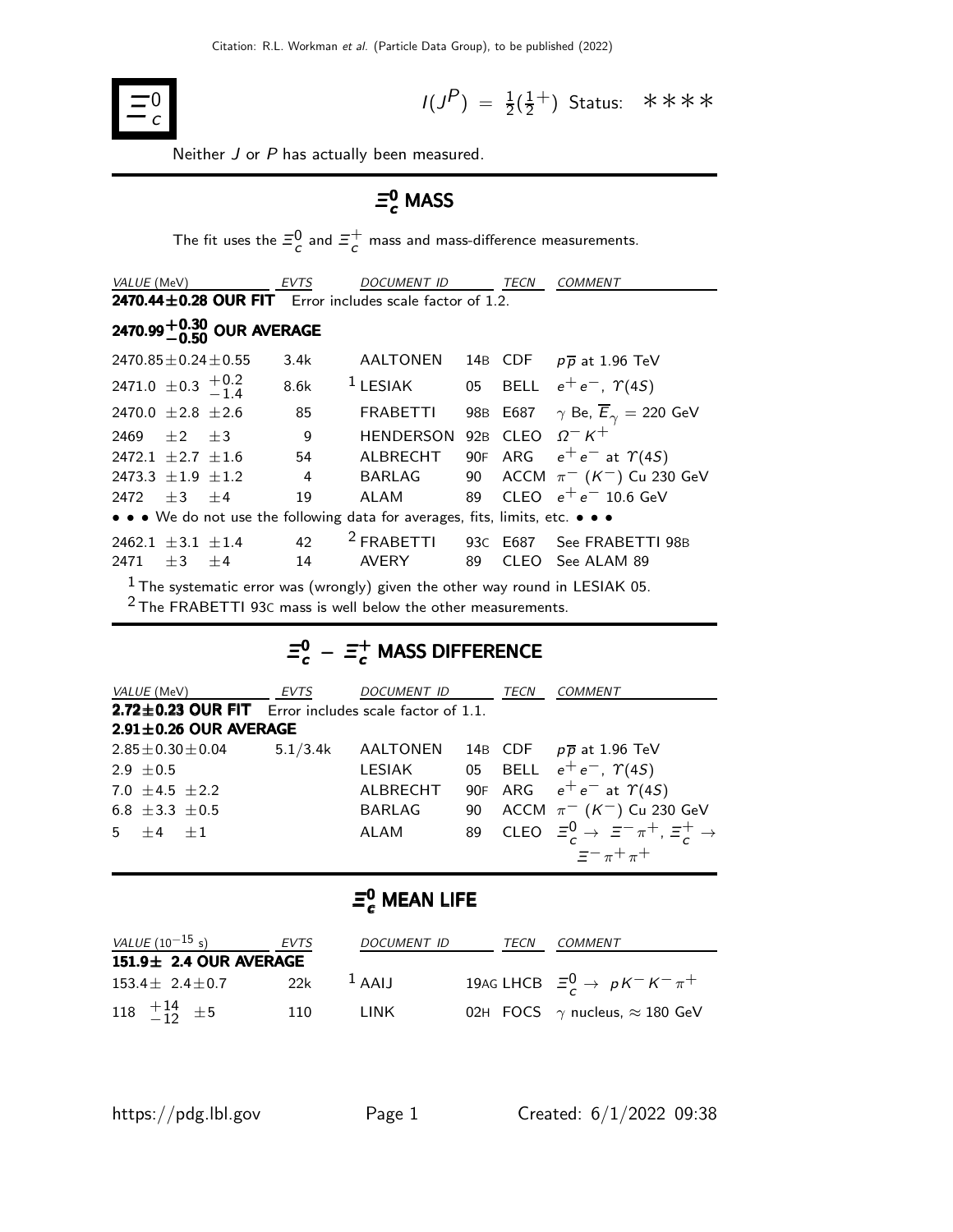| 101 $\begin{array}{cc} +25 \\ -17 \end{array}$ ±5 |                            | 42             | FRABETTI |  | 93C E687 $\gamma$ Be, $\overline{E}_{\gamma}$ = 220 GeV                                                                                                                                                                                                                                                                    |
|---------------------------------------------------|----------------------------|----------------|----------|--|----------------------------------------------------------------------------------------------------------------------------------------------------------------------------------------------------------------------------------------------------------------------------------------------------------------------------|
| $82 \t +59$<br>$-30$                              |                            | $\overline{4}$ | BARLAG   |  | 90 ACCM $\pi^-$ (K <sup>-</sup> ) Cu 230 GeV                                                                                                                                                                                                                                                                               |
|                                                   | from using our best value. |                |          |  | <sup>1</sup> AAIJ 19AG reports $[\Xi^0$ , MEAN LIFE] / $[D^{\pm}$ MEAN LIFE] = 0.1485 $\pm$ 0.0017 $\pm$ 0.0016<br>which we multiply by our best value $D^{\pm}$ MEAN LIFE = (1.033 $\pm$ 0.005) $\times$ 10 <sup>-12</sup> s.<br>Our first error is their experiment's error and our second error is the systematic error |

|            | Mode                                                                                                                       | Fraction $(\Gamma_i/\Gamma)$   | Scale factor |
|------------|----------------------------------------------------------------------------------------------------------------------------|--------------------------------|--------------|
|            | Cabibbo-favored decays                                                                                                     |                                |              |
| $\Gamma_1$ | $pK^-K^-\pi^+$                                                                                                             | $(4.8 \pm 1.2) \times 10^{-3}$ | 1.1          |
|            | $\Gamma_2$ $pK^{-}\overline{K}^{*}(892)^{0}$ , $\overline{K}^{*0} \rightarrow K^{-}\pi^{+}$ (2.0 ±0.6 ) × 10 <sup>-3</sup> |                                |              |
|            | $\Gamma_3$ $pK^-K^-\pi^+$ (no $\overline{K}^{*0}$ )                                                                        | $(3.0 \pm 0.9) \times 10^{-3}$ |              |
|            | $\Gamma_4$ $\Lambda K^0_S$                                                                                                 | $(3.2 \pm 0.7) \times 10^{-3}$ |              |
|            | $\Gamma_5$ $\Lambda K^- \pi^+$                                                                                             | $(1.45 \pm 0.33)$ %            | 1.1          |
|            | $\overline{K_6}$ $\overline{K}$ <sup>*</sup> (892) <sup>0</sup>                                                            | $(2.6 \pm 0.7) \times 10^{-3}$ |              |
|            | $\Gamma_7 \qquad \Lambda \overline{K}^0 \pi^+ \pi^-$                                                                       | seen                           |              |
|            | $\Gamma_8$ $AK^- \pi^+ \pi^+ \pi^-$                                                                                        | seen                           |              |
|            | $\Gamma_9$ $\Sigma^0 K^0_S$                                                                                                | $(5.4 \pm 1.6) \times 10^{-4}$ |              |
|            | $\Gamma_{10}$ $\Sigma^+ K^-$                                                                                               | $(1.8 \pm 0.4) \times 10^{-3}$ |              |
|            | $\Gamma_{11}$ $\Sigma^{0}\overline{K}^{*}(892)^{0}$                                                                        | $(9.8 \pm 2.3) \times 10^{-3}$ |              |
|            | $\Gamma_{12}$ $\Sigma^+ K^*(892)^-$                                                                                        | $(4.9 \pm 1.4) \times 10^{-3}$ |              |
|            | $\Gamma_{13} \quad \Xi^-\, \pi^+$                                                                                          | $(1.43 \pm 0.32)$ %            | 1.1          |
|            | $\Gamma_{14}$ $\equiv$ $-\pi$ + $\pi$ + $\pi$ -                                                                            | $(4.8 \pm 2.3)$ %              |              |
|            | $\Gamma_{15}$ = $^{0}$ K <sup>+</sup> K <sup>-</sup>                                                                       |                                |              |
|            | $\Gamma_{16}$ $\equiv$ <sup>0</sup> $\phi$ , $\phi \rightarrow K^+K^-$                                                     | $(5.1 \pm 1.3) \times 10^{-4}$ |              |
|            | $\Gamma_{17}$ $\equiv$ <sup>0</sup> K <sup>+</sup> K <sup>-</sup> nonresonant                                              | $(5.6 \pm 1.4) \times 10^{-4}$ |              |
|            | $\label{eq:G18} \Gamma_{18} \quad \Omega^- \, K^+$                                                                         | $(4.2 \pm 1.0) \times 10^{-3}$ |              |
|            | $\Gamma_{19}$ $\equiv^-e^+\nu_e$                                                                                           | $(1.04 \pm 0.24)$ %            |              |
|            | $\Gamma_{20}$ $\equiv$ $-\mu$ <sup>+</sup> $\nu_{\mu}$                                                                     | $(1.01 \pm 0.25)$ %            |              |
|            | Cabibbo-suppressed decays                                                                                                  |                                |              |
|            | $\Gamma_{21}$ $\Lambda_c^+ \pi^-$                                                                                          | $(5.5 \pm 1.8) \times 10^{-3}$ |              |
|            | $\Gamma_{22}$ $\equiv$ $\bar{=}$ $K^+$                                                                                     | $(3.9 \pm 1.2) \times 10^{-4}$ |              |
|            | $\Gamma_{23}$ $\Delta K^+ K^-$ (no $\phi$ )                                                                                | $(4.1 \pm 1.4) \times 10^{-4}$ |              |
|            | $\Gamma_{24}$ $\Lambda \phi$                                                                                               | $(4.9 \pm 1.5) \times 10^{-4}$ |              |

## $\mathsf{\Xi}_{c}^{0}$  DECAY MODES

### CONSTRAINED FIT INFORMATION

An overall fit to 5 branching ratios uses 6 measurements and one constraint to determine 4 parameters. The overall fit has a  $\chi^2 =$ 1.4 for 3 degrees of freedom.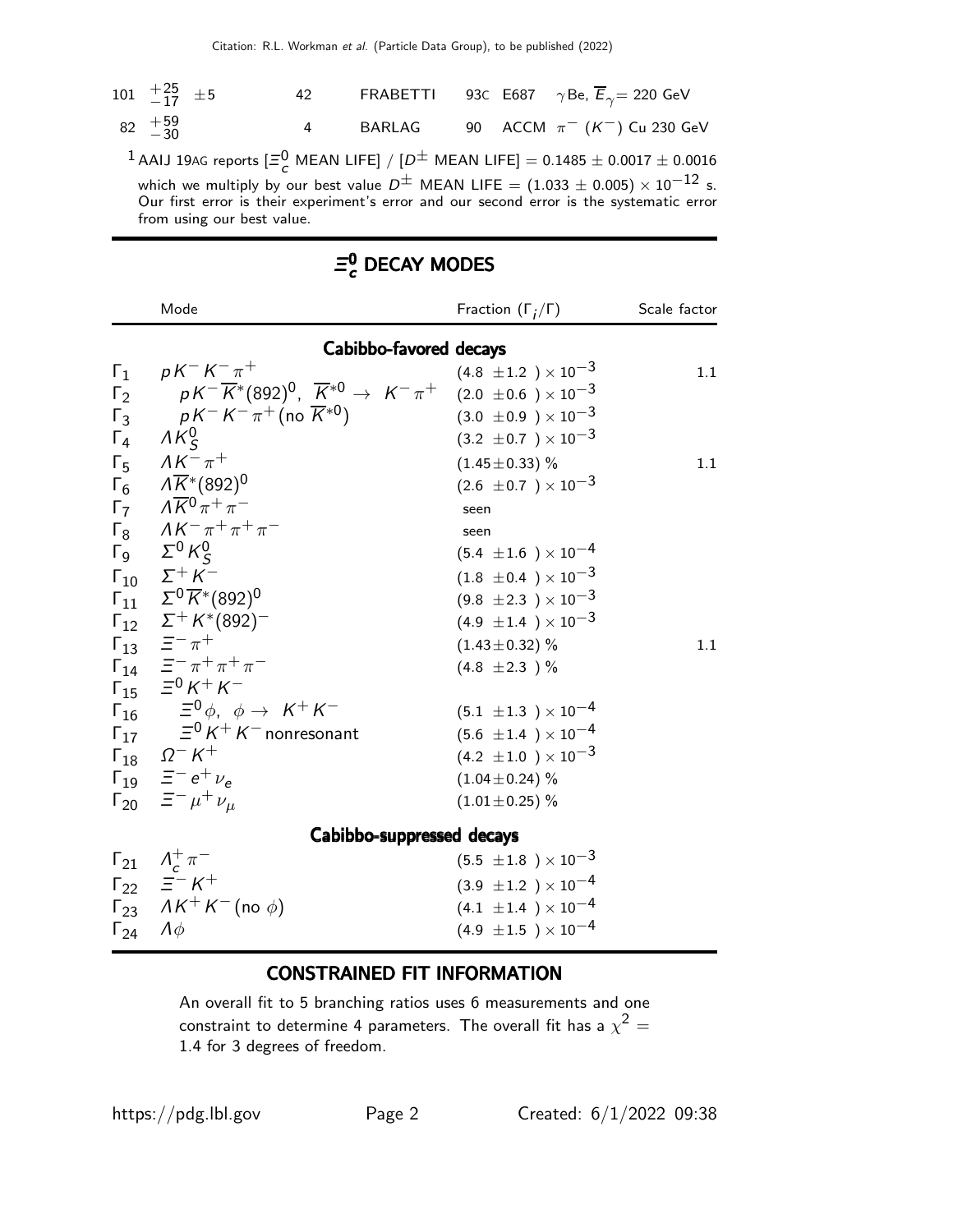The following off-diagonal array elements are the correlation coefficients  $\left<\delta x_i\delta x_j\right>$ / $(\delta x_i\cdot\delta x_j)$ , in percent, from the fit to the branching fractions,  $x_i$   $\;\equiv$  $\Gamma_i/\Gamma_{\rm total}$ . The fit constrains the  $x_i$  whose labels appear in this array to sum to one.

| $x_{5}$  | 68    |                    |
|----------|-------|--------------------|
| $x_{13}$ | 89    | 76                 |
|          | $X_1$ | $X_{\overline{5}}$ |

### $\Xi_c^0$  $_{c}^{\circ}$  BRANCHING RATIOS  $-$  Cabibbo-favored (S  $=-2$ ) decays  $\cdot$  $\Gamma(pK^-K^-\pi^+)/\Gamma_{\text{total}}$  Γ<sub>1</sub>/Γ VALUE (%) **EVTS** DOCUMENT ID TECN COMMENT  $0.48\pm0.12$  OUR FIT Error includes scale factor of 1.1. **0.58±0.23±0.05** 17 ± 5 LI 19A BELL  $e^+e^-$  at  $\Upsilon(4S)$  $\Gamma(pK^-K^-\pi^+)/\Gamma(\Xi^-\pi^+)$   $\Gamma_1/\Gamma_{13}$  $\Gamma_1/\Gamma_{13}$ VALUE EVTS DOCUMENT ID TECN COMMENT  $0.339 \pm 0.035$  OUR FIT  $0.34 \pm 0.04$  OUR AVERAGE 0.33  $\pm$ 0.03  $\pm$ 0.03 1908  $\pm$  62 LESIAK 05 BELL  $e^+e^-$ ,  $\Upsilon$ (4S)  $0.35 \pm 0.06 \pm 0.03$   $148 \pm 18$  DANKO 04 CLEO  $e^+e^ \Gamma(\rho\, K^-\overline{K}{}^*(892)^0,~\overline{K}{}^{*0}\to\, K^-\pi^+)/\Gamma(\Xi^-\pi^+)$   $\Gamma_2/\Gamma_{13}$  $\Gamma_2/\Gamma_{13}$ VALUE DOCUMENT ID TECN COMMENT  $0.14\pm0.03\pm0.01$  DANKO 04 cleo  $e^+e^ \Gamma(pK^-K^-\pi^+(\text{no}\,\overline{K}^{*0}))/\Gamma(\Xi^-\pi^+)$  Γ<sub>3</sub>/Γ<sub>13</sub>  $\Gamma_3/\Gamma_{13}$ VALUE **ALUE DOCUMENT ID TECN COMMENT** 0.21 $\pm$ 0.04 $\pm$ 0.02 DANKO 04 cleo  $e^+e^ \Gamma(AK_S^0)/\Gamma(\Xi^-\pi^+)$   $\Gamma_4/\Gamma_{13}$  $\Gamma_4/\Gamma_{13}$ VALUE EVTS DOCUMENT ID TECN COMMENT  $0.225\pm0.013$  OUR AVERAGE  $0.229 \pm 0.008 \pm 0.012$  5.6k LI 21F BELL  $e^+e^-$  at  $\Upsilon(nS)$  $0.21 \pm 0.02 \pm 0.02$  465  $\pm$  37 LESIAK 05 BELL  $e^+e^-$ ,  $\Upsilon(4S)$  $\Gamma(\Lambda K^-\pi^+) / \Gamma_{\text{total}}$ total VALUE (%) **EVTS** DOCUMENT ID TECN COMMENT 1.45 $\pm$ 0.33 OUR FIT Error includes scale factor of 1.1. **1.17±0.37±0.09** 24 ± 6 LI 19A BELL  $e^+e^-$  at  $\Upsilon(4S)$  $\Gamma(\Lambda K^-\pi^+) / \Gamma(\Xi^-\pi^+)$   $\Gamma_5 / \Gamma_{13}$  $\Gamma_5/\Gamma_{13}$ VALUE  $EVTS$  DOCUMENT ID TECN COMMENT  $1.02 \pm 0.15$  OUR FIT Error includes scale factor of 1.2. **1.07±0.12±0.07** 2979 ± 211 LESIAK 05 BELL  $e^+e^-$ ,  $\gamma(4S)$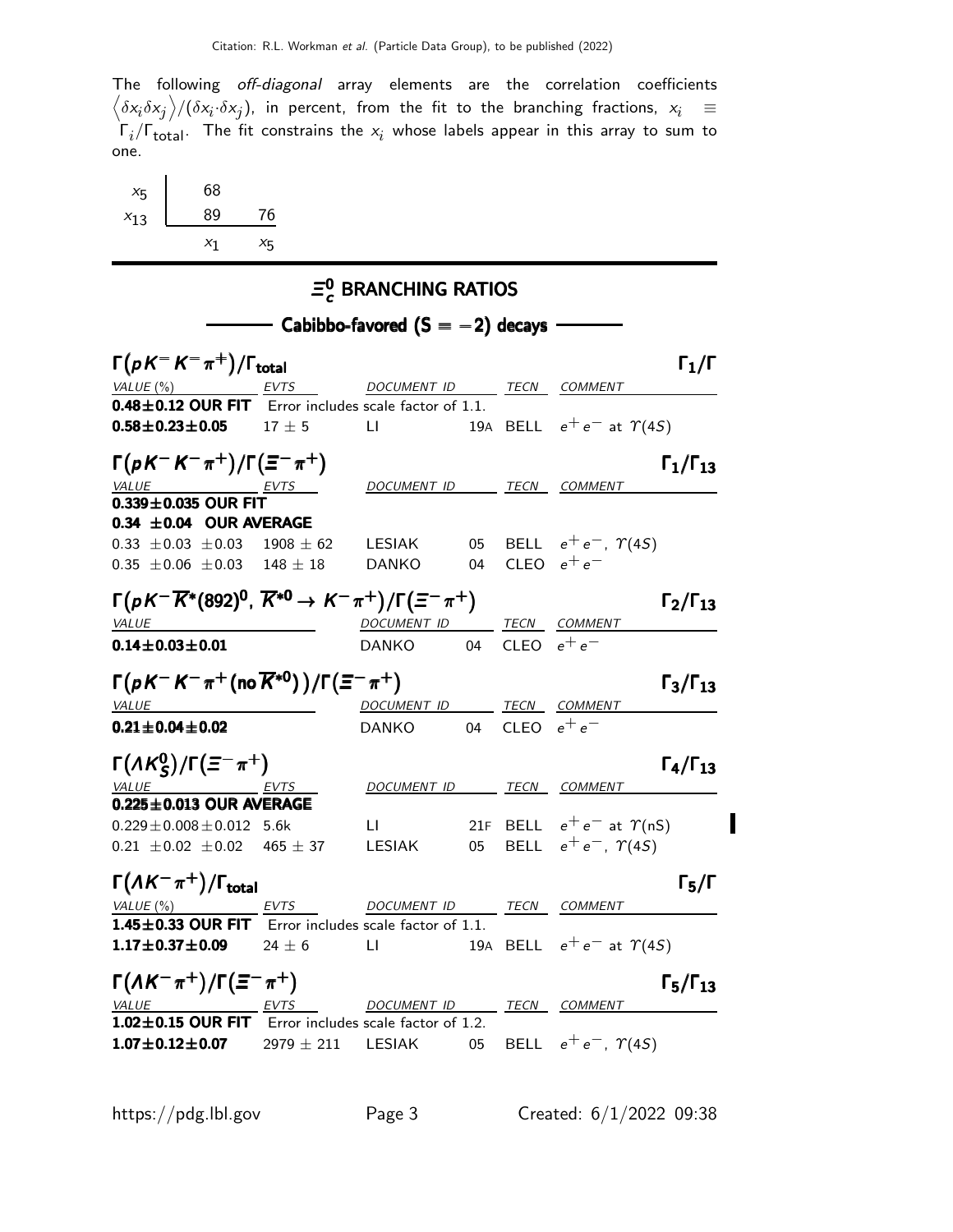| $\Gamma(\Lambda\overline{K}{}^*(892)^0)/\Gamma(\Xi^-\pi^+)$               |             |                                                            |    | $\Gamma_6/\Gamma_{13}$                                                                 |
|---------------------------------------------------------------------------|-------------|------------------------------------------------------------|----|----------------------------------------------------------------------------------------|
| VALUE EVTS                                                                |             | DOCUMENT ID                                                |    | <b>TECN COMMENT</b>                                                                    |
| $0.18 \pm 0.02 \pm 0.01$                                                  | 4k          | JIA                                                        |    | 21 BELL $e^+e^-$ at $\Upsilon(nS)$                                                     |
| $\Gamma(\Lambda\overline{K}^0\pi^+\pi^-)/\Gamma_{\rm total}$              |             |                                                            |    | $\Gamma_7/\Gamma$                                                                      |
| VALUE                                                                     |             | DOCUMENT ID                                                |    | TECN COMMENT                                                                           |
| seen                                                                      |             | <b>FRABETTI</b>                                            |    | 98B E687 $\gamma$ Be, $\overline{E}_{\gamma} = 220$ GeV                                |
| $\Gamma(\Lambda K^-\pi^+\pi^+\pi^-)/\Gamma_{\rm total}$                   |             |                                                            |    | $\Gamma_8/\Gamma$                                                                      |
| <b>VALUE</b>                                                              |             |                                                            |    | DOCUMENT ID TECN COMMENT                                                               |
| seen                                                                      |             | <b>FRABETTI</b>                                            |    | 98B E687 $\gamma$ Be, $\overline{E}_{\gamma} =$ 220 GeV                                |
| $\Gamma(\Sigma^0 K^0_S)/\Gamma(\Xi^-\pi^+)$                               |             |                                                            |    | $\Gamma_9/\Gamma_{13}$                                                                 |
| VALUE (units $10^{-2}$ ) EVTS                                             |             | DOCUMENT ID TECN COMMENT                                   |    |                                                                                        |
| $3.8 \pm 0.6 \pm 0.4$                                                     | 279         |                                                            |    | LI 21F BELL $e^+e^-$ at $\Upsilon(nS)$                                                 |
| $\Gamma(\Sigma^+ K^-)/\Gamma(\Xi^-\pi^+)$                                 |             |                                                            |    | $\Gamma_{10}/\Gamma_{13}$                                                              |
| VALUE (units $10^{-2}$ ) EVTS                                             |             | DOCUMENT ID                                                |    | TECN COMMENT                                                                           |
| $12.3 \pm 0.7 \pm 1.0$                                                    | 889         | LI.                                                        |    | 21F BELL $e^+e^-$ at $\Upsilon(nS)$                                                    |
| $\Gamma(\Sigma^0\overline{K}{}^*(892)^0)/\Gamma(\Xi^-\pi^+)$              |             |                                                            |    | $\Gamma_{11}/\Gamma_{13}$                                                              |
| VALUE EVTS                                                                |             | DOCUMENT ID TECN COMMENT                                   |    |                                                                                        |
| $0.69 \pm 0.03 \pm 0.03$                                                  | 6.3k        | JIA                                                        | 21 | BELL $e^+e^-$ at $\Upsilon(nS)$                                                        |
| $\Gamma(\Sigma^+ K^{*}(892)^-)/\Gamma(\Xi^-\pi^+)$                        |             |                                                            |    | $\Gamma_{12}/\Gamma_{13}$                                                              |
| VALUE EVTS                                                                |             | DOCUMENT ID                                                |    | TECN COMMENT                                                                           |
| $0.34 \pm 0.06 \pm 0.02$                                                  | 373         | <b>JIA</b>                                                 |    | 21 BELL $e^+e^-$ at $\Upsilon(nS)$                                                     |
| $\Gamma(\equiv^-\pi^+)/\Gamma_{\rm total}$                                |             |                                                            |    | $\Gamma_{13}/\Gamma$                                                                   |
| VALUE $(\%)$                                                              | <b>EVTS</b> | DOCUMENT ID                                                |    | TECN COMMENT                                                                           |
| 1.43±0.32 OUR FIT Error includes scale factor of 1.1.                     |             |                                                            |    |                                                                                        |
| $1.80 \pm 0.50 \pm 0.14$                                                  | 45 $\pm$ 7  | <b>Example 1</b>                                           |    | 19A BELL $e^+e^-$ at $\Upsilon(4S)$                                                    |
| $\Gamma(\varXi^-\pi^+)/\Gamma(\varXi^-\pi^+\pi^+\pi^-)$                   |             |                                                            |    | $\Gamma_{13}/\Gamma_{14}$                                                              |
| <b>VALUE</b>                                                              |             | DOCUMENT ID TECN COMMENT                                   |    |                                                                                        |
| $0.30 \pm 0.12 \pm 0.05$                                                  |             |                                                            |    | ALBRECHT 90F ARG $e^+e^-$ at $\Upsilon(4S)$                                            |
| $\Gamma(\Omega^- K^+)/\Gamma(\Xi^-\pi^+)$                                 |             |                                                            |    | $\Gamma_{18}/\Gamma_{13}$                                                              |
| <b>VALUE</b>                                                              | <u>EVTS</u> | DOCUMENT ID TECN COMMENT                                   |    |                                                                                        |
| $0.294 \pm 0.018 \pm 0.016$                                               | 650         |                                                            |    | AUBERT, B 05M BABR $e^+e^- \approx \Upsilon(4S)$                                       |
| $\Gamma(\Xi^0 \phi, \phi \to K^+ K^-)/\Gamma(\Xi^- \pi^+)$                |             |                                                            |    | $\Gamma_{16}/\Gamma_{13}$                                                              |
| <u>VALUE EVTS DOCUMENT ID TECN COMMENT</u><br>$0.036 \pm 0.004 \pm 0.002$ |             | 311 <sup>1</sup> MCNEIL 21 BELL $e^+e^-$ at $\gamma$ (nS)  |    |                                                                                        |
|                                                                           |             |                                                            |    |                                                                                        |
|                                                                           |             | nonresonant contributions to $\Xi_c^0 \to \Xi^0 K^+ K^-$ . |    | $1$ MCNEIL 21 assumes an azimuthally symmetric amplitude model to recover resonant and |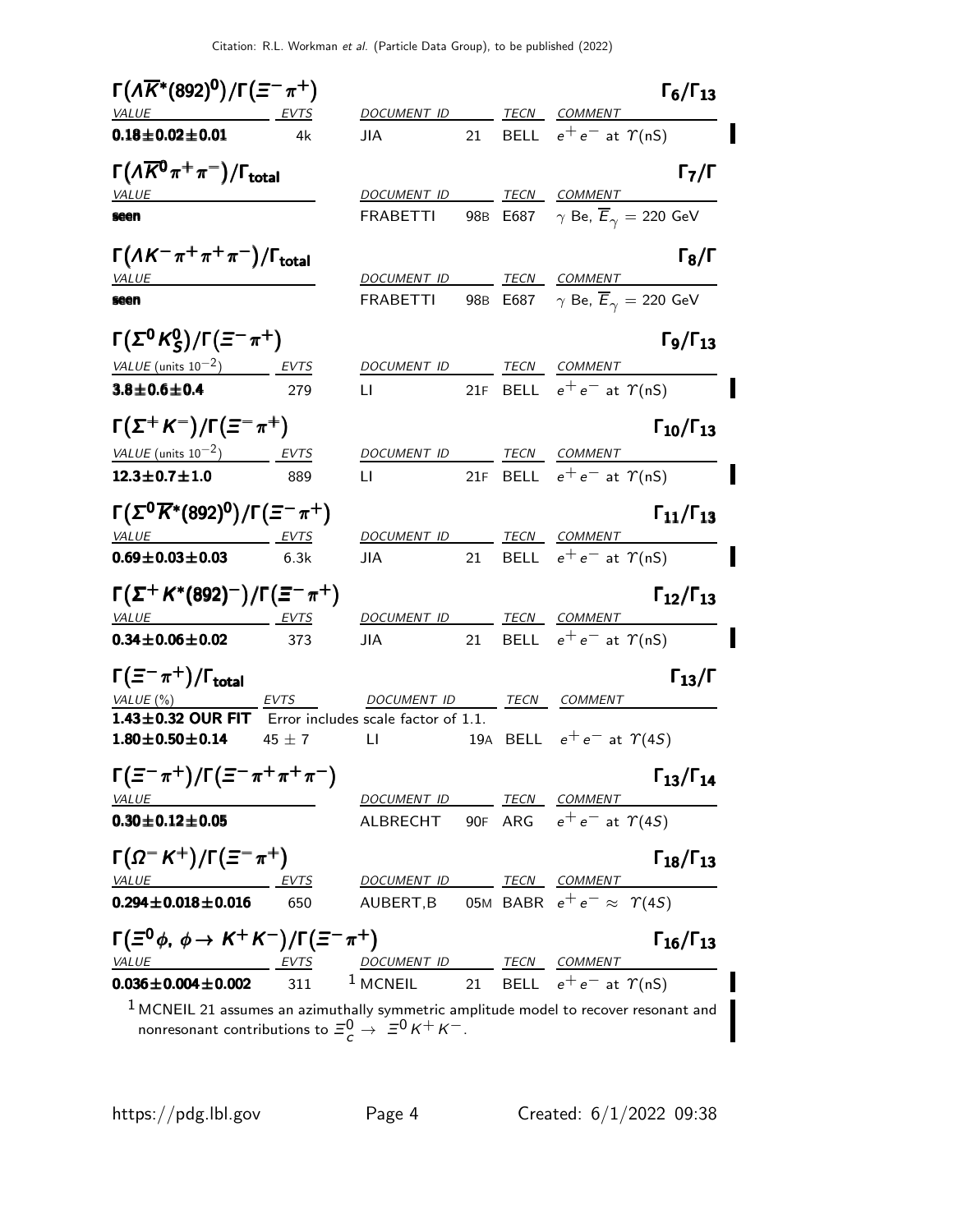$\Gamma(\Xi^0\,K^+\,K^-$  nonresonant) / $\Gamma(\Xi^-\,\pi^+)$   $\qquad \qquad \Gamma_{17}/\Gamma_{13}$ VALUE EVTS DOCUMENT ID TECN COMMENT **0.039±0.004±0.002** 311 <sup>1</sup> MCNEIL 21 BELL  $e^+e^-$  at  $\gamma$ (nS)  $<sup>1</sup>$  MCNEIL 21 assumes an azimuthally symmetric amplitude model to recover resonant and</sup> nonresonant contributions to  $\Xi_c^0 \to \Xi^0 K^+ K^-$ .  $\Gamma (\Xi^- e^+ \nu_e)/\Gamma (\Xi^- \pi^+)$  Γ<sub>19</sub>/Γ<sub>13</sub>  $\Gamma_{19}/\Gamma_{13}$ DOCUMENT ID TECN COMMENT **0.730±0.021±0.039** <sup>1</sup> LI 21C BELL  $e^+e^-$  at 10.52, 10.58 GeV • • • We do not use the following data for averages, fits, limits, etc. • • • 1.38  $\pm$  0.14  $\pm$  0.22 ACHARYA 21A ALCE pp at 13 TeV 3.1  $\pm 1.0$   $+0.3$ <br>-0.5 ALEXANDER 95B CLE2  $e^+e^- \approx \gamma(4S)$ 0.96 ± 0.43 ± 0.18 18 <sup>2</sup> ALBRECHT 93B ARG  $e^+e^- \approx 10.4$  GeV  $\frac{1}{2}$  LI 21C measures ratio B( $\Xi_c^0$  →  $\Xi^-$  e<sup>+</sup>  $\nu_e$ ) / B( $\Xi_c^0$  →  $\Xi^-$  μ<sup>+</sup>  $\nu_\mu$ ) = 1.03±0.05±0.07. <sup>2</sup> This ALBRECHT 93B value is the average of the ( $\Xi^- e^+$  anything)/ $\Xi^- \pi^+$  and  $(\bar{z} - \mu^+$  anything)/ $\bar{z} - \pi^+$  ratios. Here we average it with the  $\bar{z} - e^+ \nu_e/\bar{z} - \pi^+$  ratio.  $\Gamma(\Xi^-\mu^+\nu_\mu)/\Gamma(\Xi^-\pi^+)$  Γ<sub>20</sub>/Γ<sub>13</sub>  $\equiv$   $-\pi$ <sup>+</sup>) Γ<sub>20</sub>/Γ<sub>13</sub> VALUE 2000 DOCUMENT ID TECN COMMENT **0.708** $\pm$ **0.033** $\pm$ **0.056** <sup>1</sup> LI 21C BELL  $e^+e^-$  at 10.52, 10.58 GeV <sup>1</sup> LI 21C measures ratio B( $\Xi_c^0$  →  $\bar{z}^-$  e<sup>+</sup>  $\nu_e$ ) / B( $\bar{z}_c^0$  →  $\bar{z}^-$  μ<sup>+</sup>  $\nu_\mu$ ) = 1.03±0.05±0.07.  $\Gamma (\Xi^- e^+ \nu_e)/\Gamma (\Xi^- \mu^+ \nu_\mu)$  Γ<sub>19</sub>/Γ<sub>20</sub>  $\Gamma_{19}/\Gamma_{20}$ VALUE DOCUMENT ID TECN COMMENT • • • We do not use the following data for averages, fits, limits, etc. • • •  $1.03 \pm 0.05 \pm 0.07$  1 LI 21C BELL  $e^+e^-$  at 10.52, 10.58 GeV  $<sup>1</sup>$  LI 21 $<sup>c</sup>$  value is not independent from other quoted measurements.</sup></sup> - Cabibbo-suppressed decays - $\mathsf{\Gamma}(\Lambda_{\mathsf{\mathsf{c}}}^+$  $\Gamma(\Lambda_c^+\pi^-)/\Gamma_{\rm total}$  Γ<sub>21</sub>/Γ VALUE (units  $10^{-3}$ ) EVTS DOCUMENT ID TECN COMMENT  $5.5\pm0.2\pm1.8$  6.3k  $^1$  AAIJ 20AH LHCB pp at 13 TeV  $^1$  AAIJ 20AH extracts  $\mathsf{B}(\varXi_c^0\to~\varLambda_c^+)$  $\frac{+}{c}\pi^-$ ) using two different normalization modes:  $\Lambda_c^+ \to$  $p K^- \pi^+$  and  $\equiv_c^+ \rightarrow p K^- \pi^+$ . The mean value of both results, taking their correlations into account, is presented as the final result. The measurement assumes production fraction ratios  $f_{\equiv c}^{0/f} \Lambda_c^+$  $= (9.7 \pm 0.9 \pm 3.1) \times 10^{-2}$  (from AAIJ 19AB plus heavy quark symmetry arguments) as well as  $f_{\equiv} = 0 \frac{f_{\equiv}}{c} = \frac{1}{c}$  $= 1.00 \pm 0.01$ . It further uses the inputs  $B(\Lambda_c^+ \to pK^-\pi^+) = (6.23 \pm 0.33) \times 10^{-2}$  and  $B(\Xi_c^+ \to pK^-\pi^+) =$  $(4.5 \pm 2.1 \pm 0.7) \times 10^{-3}$  (from LI 19C). Its correlation with B( $\Xi_c^+ \to pK^-\pi^+$ ), as measured in AAIJ 20AH, is 0.414.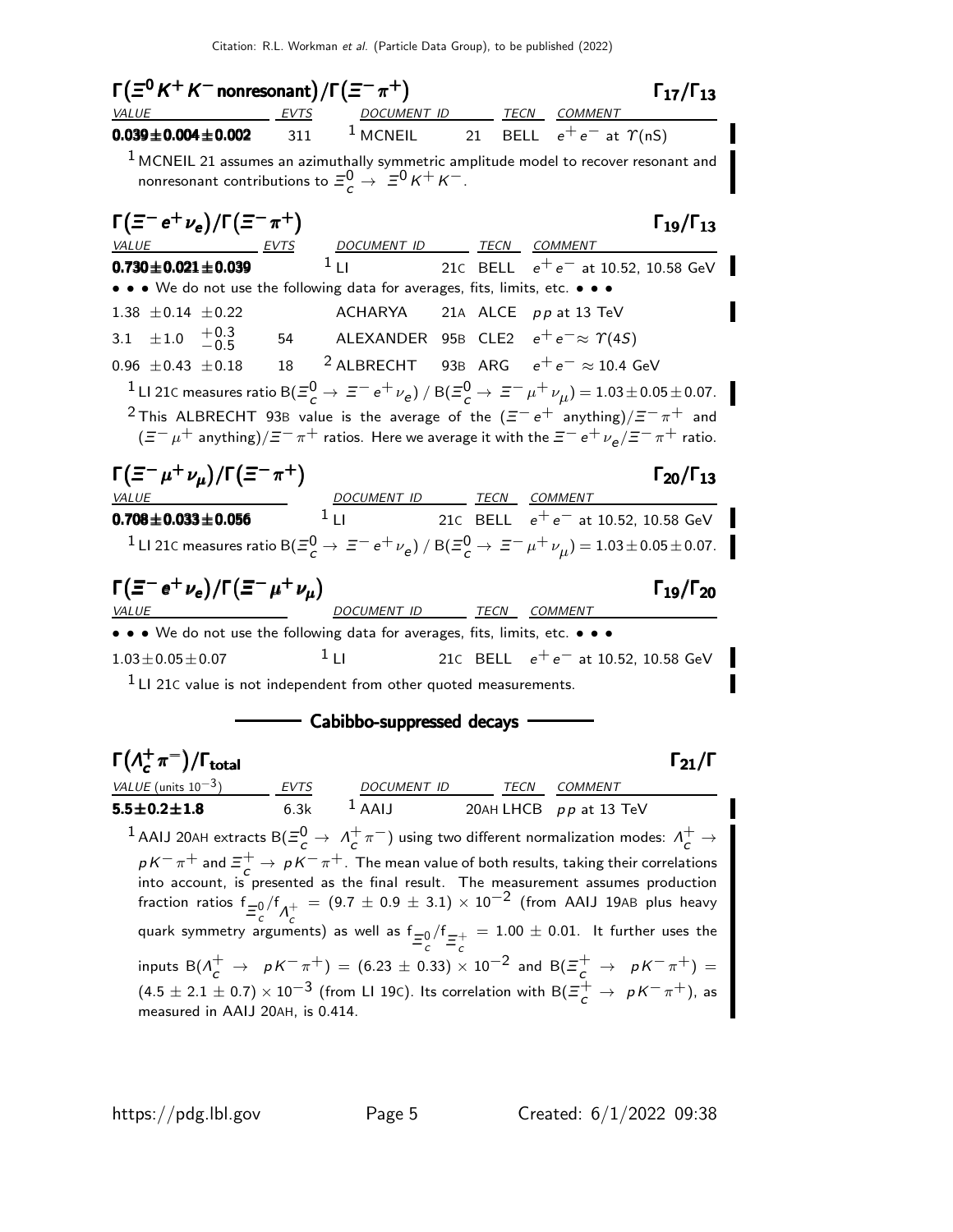| $\Gamma(\Xi^- K^+)/\Gamma(\Xi^- \pi^+)$<br>$\Gamma_{22}/\Gamma_{13}$ |               |                    |    |             |                                    |                           |
|----------------------------------------------------------------------|---------------|--------------------|----|-------------|------------------------------------|---------------------------|
| VALUE (units $10^{-2}$ )                                             | <b>EVTS</b>   | <b>DOCUMENT ID</b> |    | <b>TECN</b> | COMMENT                            |                           |
| $2.75 \pm 0.51 \pm 0.25$                                             | $314 + 58$    | <b>CHISTOV</b>     | 13 |             | BELL $e^+e^- \approx \Upsilon(4S)$ |                           |
| $\Gamma(\Lambda K^+ K^-$ (no $\phi)$ )/ $\Gamma(\Xi^- \pi^+)$        |               |                    |    |             |                                    | $\Gamma_{23}/\Gamma_{13}$ |
| VALUE (units $10^{-2}$ )                                             | <b>EVTS</b>   | <b>DOCUMENT ID</b> |    | TECN        | COMMENT                            |                           |
| $2.86 \pm 0.61 \pm 0.37$                                             | $510 \pm 110$ | <b>CHISTOV</b>     | 13 |             | BELL $e^+e^- \approx \Upsilon(4S)$ |                           |
| $\Gamma(\Lambda \phi)/\Gamma(\Xi^-\pi^+)$                            |               |                    |    |             |                                    | $\Gamma_{24}/\Gamma_{13}$ |
| VALUE (units $10^{-2}$ )                                             | <b>EVTS</b>   | <b>DOCUMENT ID</b> |    | TECN        | COMMENT                            |                           |
| $3.43 \pm 0.58 \pm 0.32$                                             | $316 \pm 54$  | <b>CHISTOV</b>     | 13 | <b>BELL</b> | $e^+e^- \approx \Upsilon(4S)$      |                           |

## $\mathcal{Z}_{c}^{\mathbf{0}}$  DECAY PARAMETERS

See the note on "Baryon Decay Parameters" in the neutron Listings.

| $\alpha$ FOR $\Xi_c^0 \to \Xi^- \pi^+$                                                                                                  |                          |                                                                                                                                               |
|-----------------------------------------------------------------------------------------------------------------------------------------|--------------------------|-----------------------------------------------------------------------------------------------------------------------------------------------|
| VALUE<br>EVTS                                                                                                                           | DOCUMENT ID TECN COMMENT |                                                                                                                                               |
|                                                                                                                                         |                          | $-0.64 \pm 0.05 \pm 0.01$ LI 21 C BELL $e^+e^-$ at 10.52, 10.58 GeV                                                                           |
| • • We do not use the following data for averages, fits, limits, etc. • • •                                                             |                          |                                                                                                                                               |
| $-0.56 \pm 0.39 \frac{+0.10}{-0.09}$ 138 CHAN 01 CLE2 $e^+e^- \approx \Upsilon(45)$                                                     |                          |                                                                                                                                               |
| $\alpha$ FOR $\overline{\Xi}_c^0$ $\rightarrow$ $\overline{\Xi}^+\pi^-$                                                                 |                          |                                                                                                                                               |
| <i>VALUE</i>                                                                                                                            | DOCUMENT ID TECN COMMENT |                                                                                                                                               |
| $0.61 \pm 0.05 \pm 0.01$                                                                                                                |                          | LI 21C BELL $e^+e^-$ at 10.52, 10.58 GeV                                                                                                      |
| $\alpha$ FOR $\Xi_c^0 \to \Lambda \overline{K}^*(892)^0$<br>VALUE EVTS DOCUMENT ID TECN COMMENT                                         |                          |                                                                                                                                               |
| <b>0.15±0.22±0.04</b> 4k <sup>1</sup> JIA 21 BELL $e^+e^-$ at $\Upsilon(nS)$                                                            |                          |                                                                                                                                               |
|                                                                                                                                         |                          | <sup>1</sup> JIA 21 measures $\alpha(\Xi_c^0 \to~\Lambda\overline{K}{}^*(892)^0)$ $\alpha(\Lambda \to~\rho\pi^-)=0.115\pm0.164\pm0.031$ , and |
| uses $\alpha(A \to p\pi^{-}) = 0.747 \pm 0.010$ .                                                                                       |                          |                                                                                                                                               |
| $\alpha$ FOR $\Xi_c^0 \to \Sigma^+ K^*(892)^-$                                                                                          |                          |                                                                                                                                               |
|                                                                                                                                         |                          |                                                                                                                                               |
| $\underbrace{VALUE}$ EVTS DOCUMENT ID TECN COMMENT<br>$-0.52 \pm 0.30 \pm 0.02$ 373 <sup>1</sup> JIA 21 BELL $e^+e^-$ at $\Upsilon(nS)$ |                          |                                                                                                                                               |
|                                                                                                                                         |                          | 1 JIA 21 measures $\alpha(\Xi_c^0 \to \Sigma^+ \overline{K}{}^*(892)^-) \alpha(\Sigma^+ \to \rho \pi^0) = 0.514 \pm 0.295 \pm 0.012$ ,        |
| and uses $\alpha(\Sigma^+ \to p\pi^0) = -0.980 \pm 0.017$ .                                                                             |                          |                                                                                                                                               |

#### $\equiv$ <sup>0</sup> **c** REFERENCES

| JIA<br>LL.<br>U.<br><b>MCNEIL</b><br>AAIJ<br>AAIJ<br>AAIJ | ACHARYA 21A PRL 127 272001<br>21 JHEP 2106 160<br>21C PRL 127 121803<br>21F PR D105 L011102<br>21 PR D103 112002<br>20AH PR D102 071101<br>19AB PR D99 052006<br>19AG PR D100 032001 | S. Acharya et al.<br>S. Jia <i>et al.</i><br>Y.B. Li et al.<br>Y. Li et al.<br>J.T. McNeil <i>et al.</i><br>R. Aaij et al.<br>R. Aaij et al.<br>R. Aaij et al. | (ALICE Collab.)<br>(BELLE Collab.)<br>(BELLE Collab.)<br>(BELLE Collab.)<br>(BELLE Collab.)<br>(LHCb Collab.)<br>(LHCb Collab.)<br>(LHCb Collab.) |
|-----------------------------------------------------------|--------------------------------------------------------------------------------------------------------------------------------------------------------------------------------------|----------------------------------------------------------------------------------------------------------------------------------------------------------------|---------------------------------------------------------------------------------------------------------------------------------------------------|
| $\Box$                                                    | 19A PRL 122 082001                                                                                                                                                                   | Y.B. Li et al.                                                                                                                                                 | (BELLE Collab.)                                                                                                                                   |